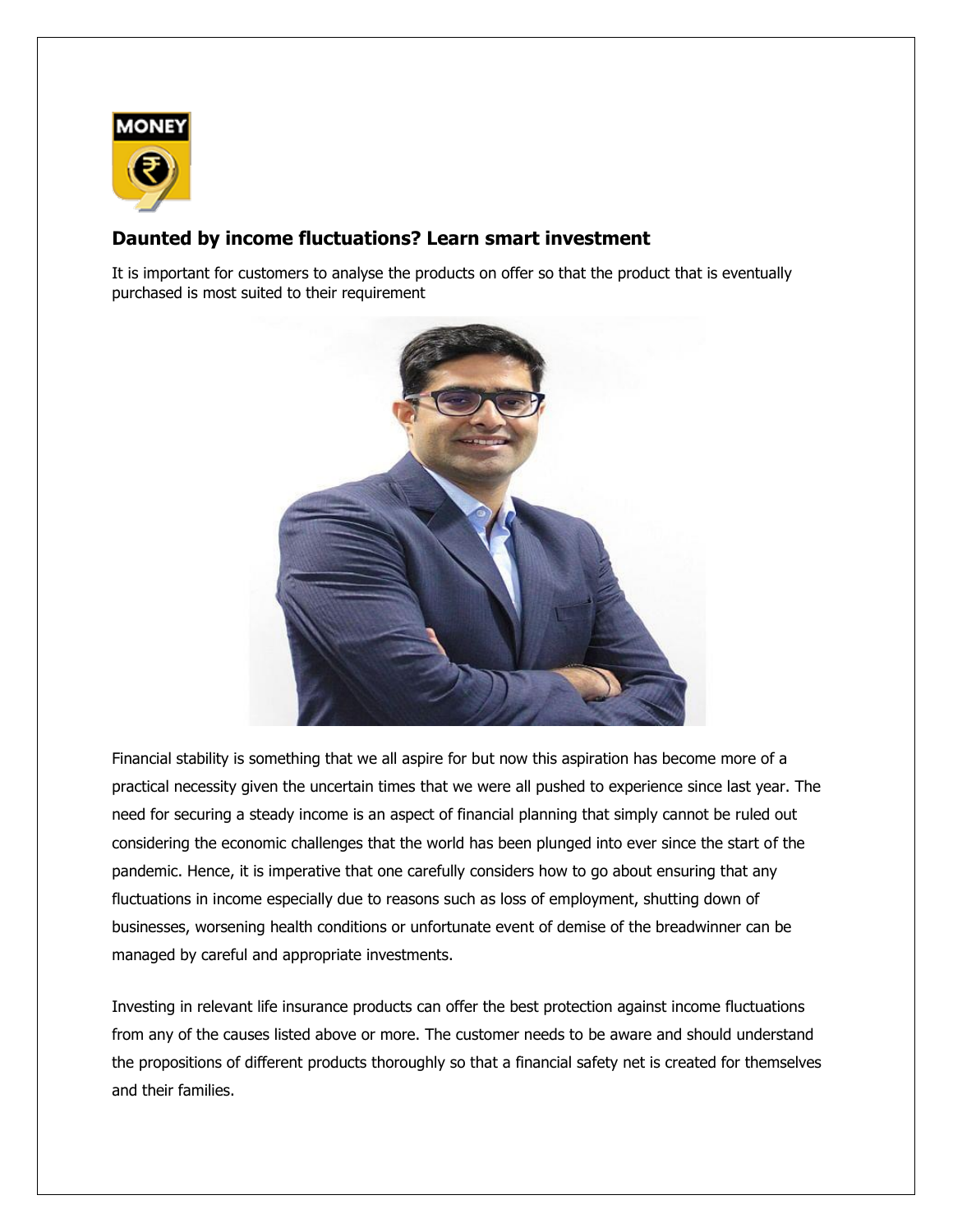A basic term insurance plan provides a lump sum amount at the unfortunate time of demise of the life assured. This is one product that is extremely essential for every individual, especially those who are the sole earners in a family. No other product ensures the kind of protection that a term assurance provides against loss of income to the affected family during any eventuality. Term insurance is a relatively inexpensive product but at the same time, provides adequate protection. One variant in term assurance products that is often recommended is the increasing cover variant where the lump sum increases at regular intervals as the policy term progresses.

Another useful addition to the basic term insurance is critical illness rider which will provide money in case the life assured is diagnosed with a range of critical illnesses. This will not only provide coverage against loss of income, should the life assured suffer any of the covered illnesses but part of the lump sum may also be used for the treatment of the underlying illnesses. It is worth noting that these products are available both as a rider to a base term insurance plan or can be individually purchased as standalone products.

There is also a range of savings products offered by life insurance companies that can be used to create an additional stream of income for various durations. This would serve an individual well in case s/he faces any income fluctuations due to loss of employment, salary cuts, or loss in business due to economic upheaval or otherwise.

There are essentially two kinds of products on offer here. The first is a savings product or traditional or unit-linked platform which would not only provide death cover but can be used to provide income either through a fixed income stream which would be available typically in case of traditional products or through making regular withdrawals from one's funds as would be the case with unit-linked products. It is important to note here that while the former will typically offer guaranteed returns the latter is exposed to the risk of market fluctuations. Hence, it is important to consider one's risk appetite before deciding what kind of life insurance savings products to purchase.

The other kind of product is an immediate or deferred annuity where typically a one-time lump sum is paid as premium and the annuitant receives a steady income for as long as s/he is alive. These products also come with a range of options such as return of purchase price on death of the annuitant, increasing annuity payments, etc. As is the case with other life insurance products, one must carefully study the terms and conditions before deciding which additional options or features may be best suited for themselves.